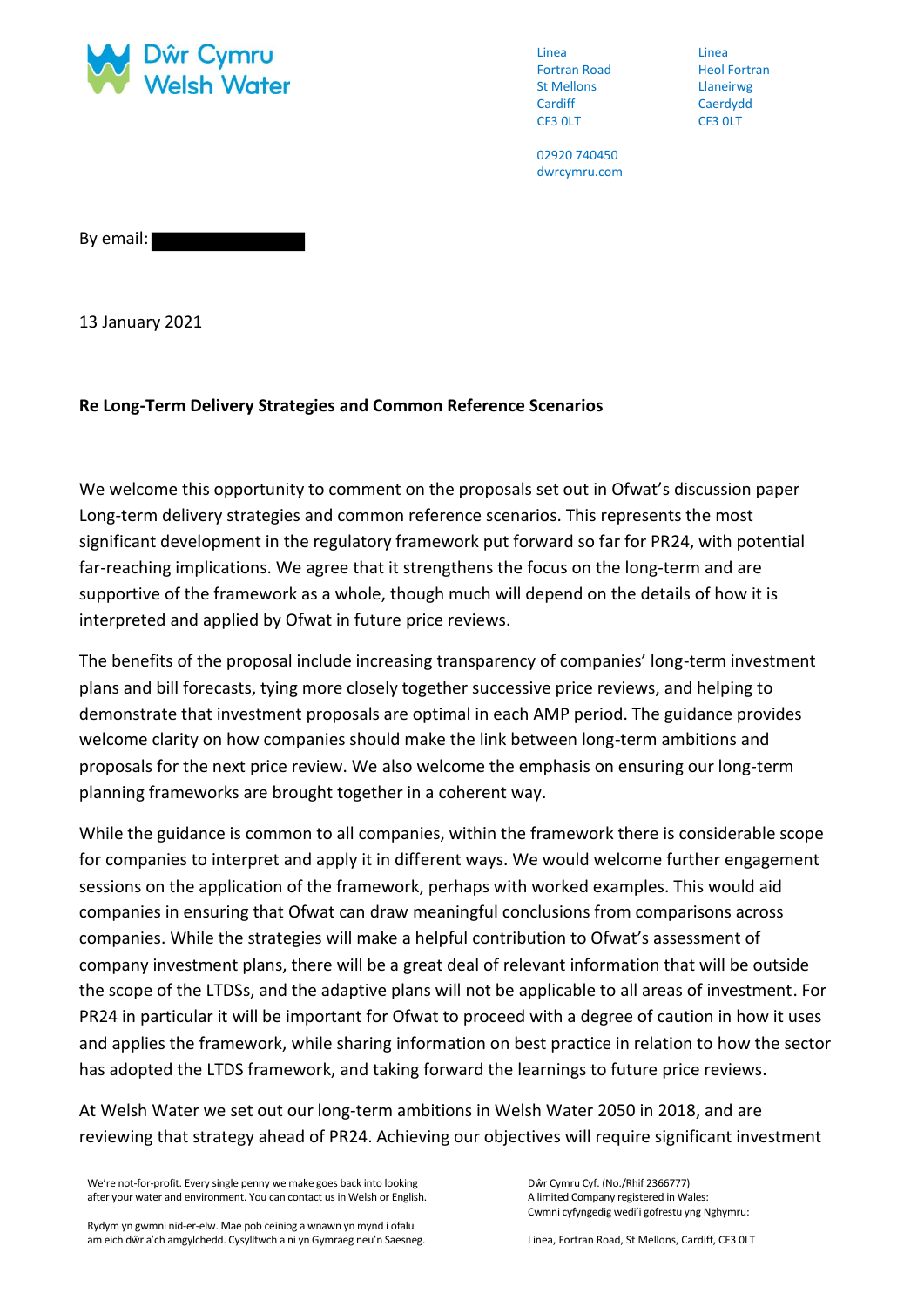in a wide range of areas, and the key constraints are affordability and the pace of innovation rather than exogenous 'triggers'. For this reason we welcome Ofwat's acknowledgement that companies may need to use the framework in a constructive and proportionate way, taking into account the nature of their long-term plans.

We welcome the recognition that in Wales the long-term ambition will be agreed through discussions as part of the 'collaborative approach in Wales'. We are committed to supporting this process and bringing forward proposals, building on Welsh Water 2050 and other relevant work on which we have already engaged with customers and stakeholders. We are also ready to work closely with Hafren Dyfrdwy to take an 'All Wales' approach where appropriate. As recognised by Ofwat in its proposals in relation to Wales, a major factor underpinning our plans will be the level of bill increases that stakeholders and customers are willing to consider. This will influence the level of ambition, and the speed at which we can move towards meeting our join long-term ambitions. We will also need to consider how to reflect the uncertainty over future environmental standards, and the extent of regulatory innovation (in particularly the ability to address problems 'at source') in our analysis of scenarios and adaptive pathways.

With regard to outcomes, we recognise the importance of agreeing what level of performance each company can deliver from base expenditure (noting that some will deteriorate due to climate change) so that expenditure to achieve enhanced levels can be classified as 'enhancement expenditure. However, we have concerns about the process of determining this – something we will address also in our consultation response on base costs. Companies' views on 'what base buys' will be subject to a range of uncertainties, not least the actual level of base expenditure allowances, and future operating conditions. Ofwat should carefully consider to what extent it can legitimately compare companies' positions on this. It is also unclear, given the importance of companies owning their own long-term strategies, how we should deal with a situation in which company views differ from Ofwat's view.

We note that not all elements of our long-term ambitions are able to be captured within the outcomes framework, particularly resilience which is a key feature of our vision for 2050. Ofwat has recognised this in the performance commitments framework, noting the Price Control Deliverables may be required where the actual outcome, as opposed to the output, cannot be measured (at least not in the short term). It would be helpful if Ofwat could clarify how we should reflect Price Control Deliverables in this framework, and also provide guidance as to the materiality of investments to include in the scenarios and sensitivity testing.

With regard to the scenarios, we understand these to be alternative eventualities with respect to four individual areas of uncertainty. The term "scenarios" usually refers to a fully described plausible future, used to illuminate possible risks and opportunities. This appears to have been a source of some confusion, as the "scenarios" here are focused on individual uncertainty factors.